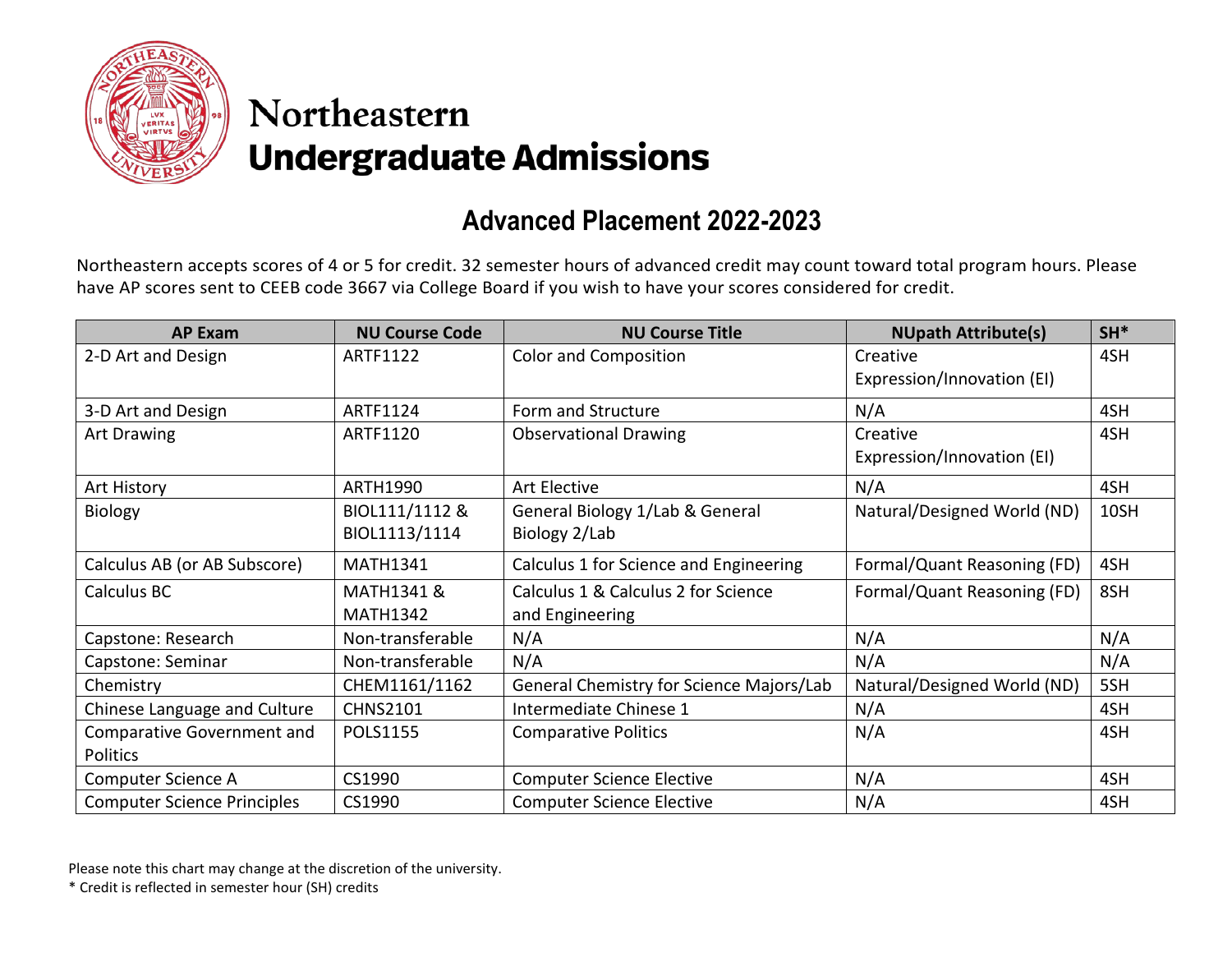| English Language and<br>Composition                   | <b>ENGW1111</b>                          | <b>First-Year Writing</b>                                                     | Writing in the First Year (WF)                             | 4SH |
|-------------------------------------------------------|------------------------------------------|-------------------------------------------------------------------------------|------------------------------------------------------------|-----|
| English Language and<br><b>Composition OR English</b> | <b>ENGL1990 &amp;</b><br><b>ENGW1111</b> | English Elective and First-Year Writing                                       | Writing in the First Year (WF)                             | 8SH |
| Literature and Composition                            |                                          |                                                                               |                                                            |     |
| <b>Environmental Science</b>                          | <b>ENVR1101</b>                          | <b>Environmental Science</b>                                                  | Natural/Designed World (ND)<br>& Analyzing/Using Data (AD) | 4SH |
| <b>European History</b>                               | HIST1170                                 | Europe: Empires, Revolutions, Wars,<br>and Their Aftermath                    | Societies/Institutions (SI) &<br>Difference/Diversity (DD) | 4SH |
| French Language and Culture                           | <b>FRNH2101</b>                          | Intermediate French 1                                                         | N/A                                                        | 4SH |
| German Language and Culture                           | GRMN2101                                 | Intermediate German 1                                                         | N/A                                                        | 4SH |
| Human Geography                                       | SOCL1990                                 | <b>Sociology Elective</b>                                                     | N/A                                                        | 4SH |
| Italian Language and Culture                          | <b>ITLN2101</b>                          | Intermediate Italian 1                                                        | N/A                                                        | 4SH |
| Japanese Language and Culture                         | JPNS2101                                 | Intermediate Japanese 1                                                       | N/A                                                        | 4SH |
| Latin                                                 | <b>FLNG1990</b>                          | Foreign Language Elective                                                     | N/A                                                        | 4SH |
| Macroeconomics                                        | <b>ECON1115</b>                          | <b>Principles of Macroeconomics</b>                                           | Societies/Institutions (SI) &<br>Analyzing/Using Data (AD) | 4SH |
| Microeconomics                                        | <b>ECON1116</b>                          | Principles of Microeconomics                                                  | Societies/Institutions (SI) &<br>Analyzing/Using Data (AD) | 4SH |
| <b>Music Theory</b>                                   | <b>MUSC1201</b>                          | Music Theory 1                                                                | N/A                                                        | 4SH |
| Music Theory: Aural Subscore                          | Non-transferable                         | N/A                                                                           | N/A                                                        | N/A |
| <b>Music Theory: Nonaural</b><br>Subscore             | Non-transferable                         | N/A                                                                           | N/A                                                        | N/A |
| Physics 1: Algebra-Based                              | PHYS1145/1146                            | Physics for Life Sciences 1/Lab                                               | Natural/Designed World (ND)<br>& Analyzing/Using Data (AD) | 5SH |
| Physics 2: Algebra-Based                              | PHYS1147/1148                            | Physics for Life Sciences 2/Lab                                               | Natural/Designed World (ND)<br>& Analyzing/Using Data (AD) | 5SH |
| Physics C: Electricity and<br>Magnetism               | PHYS1155/1156 &<br><b>PHYS1157</b>       | Physics for Engineering 2/Lab & Interactive<br>Learning Seminar for PHYS 1155 | Natural/Designed World (ND)<br>& Analyzing/Using Data (AD) | 5SH |
| Physics C: Mechanics                                  | PHYS1151/1152 &<br>1153                  | Physics for Engineering 1/Lab & Interactive<br>Learning Seminar for PHYS 1151 | Natural/Designed World (ND)<br>& Analyzing/Using Data (AD) | 5SH |

Please note this chart may change at the discretion of the university.

\* Credit is reflected in semester hour (SH) credits